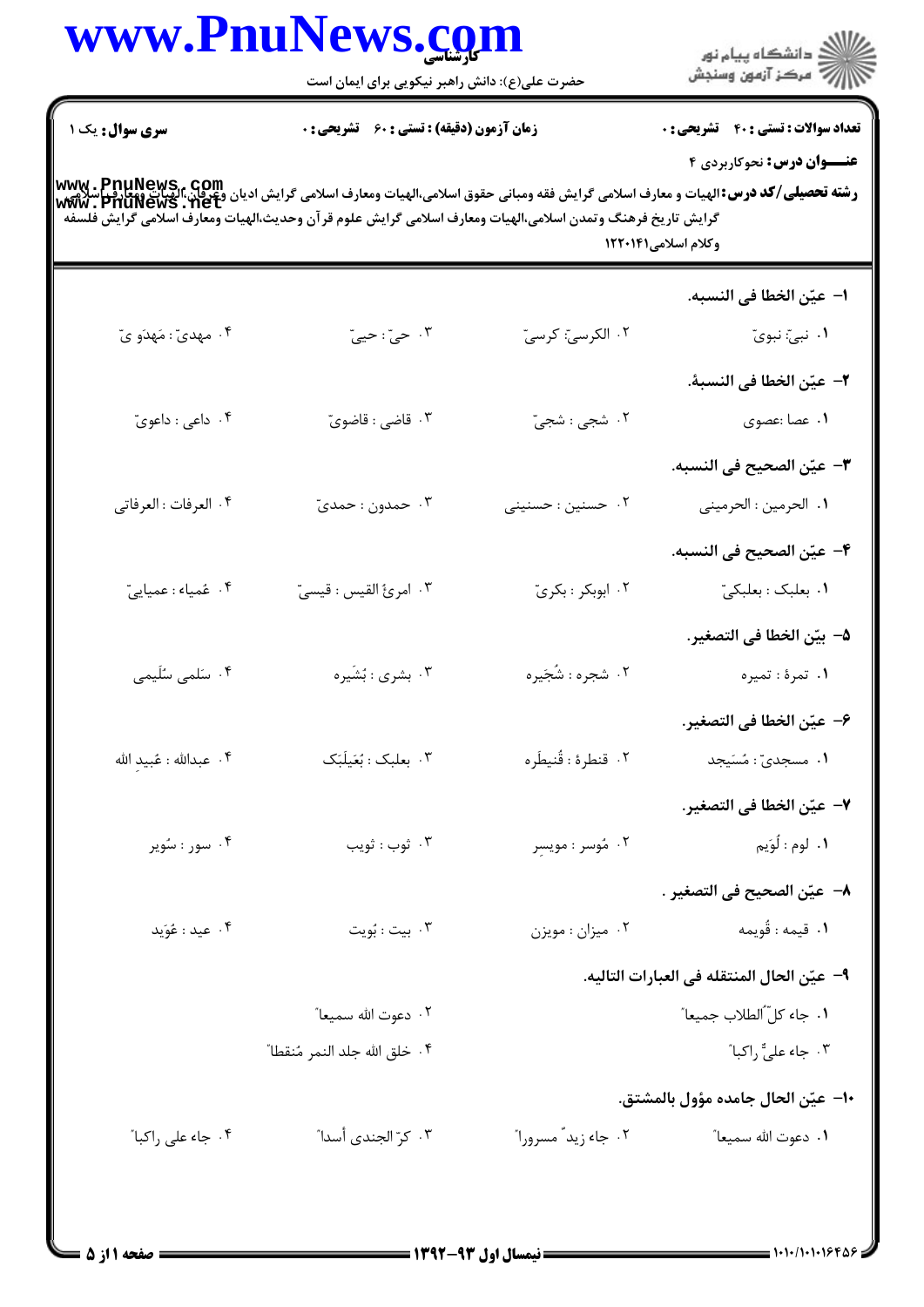|                            | www.PnuNews.com<br>حضرت علی(ع): دانش راهبر نیکویی برای ایمان است                                                                                                 |                      | ِ<br>∭ دانشڪاه پيام نور<br>∭ مرڪز آزمون وسنڊش                                                                                                                                                                                                                                             |
|----------------------------|------------------------------------------------------------------------------------------------------------------------------------------------------------------|----------------------|-------------------------------------------------------------------------------------------------------------------------------------------------------------------------------------------------------------------------------------------------------------------------------------------|
| <b>سری سوال : ۱ یک</b>     | <b>زمان آزمون (دقیقه) : تستی : 60 ٪ تشریحی : 0</b><br>گرايش تاريخ فرهنگ وتمدن اسلامي،الهيات ومعارف اسلامي گرايش علوم قرآن وحديث،الهيات ومعارف اسلامي گرايش فلسفه |                      | <b>تعداد سوالات : تستی : 40 ٪ تشریحی : 0</b><br><b>عنـــوان درس:</b> نحوکاربردی ۴<br> www . PnuNews , Com<br>و <b>شته تحصیلی/کد درس:</b> الهیات و معارف اسلامی گرایش فقه ومبانی حقوق اسلامی،الهیات ومعارف اسلامی گرایش ادیان وعی این اسلامی<br> www . PnuNewS . Net<br>وكلام اسلامي1۲۰۱۴۱ |
|                            |                                                                                                                                                                  |                      | ١١− بيّن سبب مجئ صاحب  الحال نكرة في «في البيت جالسا″ رجلّ ».                                                                                                                                                                                                                             |
|                            | ٢. أن تتقدم الحال على صاحبها<br>۴. أن يكون الحال معرفه                                                                                                           |                      | ٠١ أن يكون صاحب الحال نكره مخصصه<br>٣. أن يتقدم صاحب الحال النكره  نفي أو شبه نفي                                                                                                                                                                                                         |
|                            |                                                                                                                                                                  |                      | ١٢– عيّن نوع الحال المؤكده في « ولا تعثوا في الارض مُفسدين ».                                                                                                                                                                                                                             |
|                            | ٢. المؤكد لصاحبها                                                                                                                                                |                      | ٠١. المؤكده لمضمون الجمله                                                                                                                                                                                                                                                                 |
|                            | ۰۴ المؤ كده للنسبه في الجمله                                                                                                                                     |                      | ۰۳ المؤكده لعاملها                                                                                                                                                                                                                                                                        |
|                            |                                                                                                                                                                  |                      | 1۳– عيّن اعراب الجمله  «يضحک » في « جاءزيدٌ يضحک ٌ».                                                                                                                                                                                                                                      |
| ۰۴ مفعول مطلق              | ۰۳ الصفه                                                                                                                                                         | ۰۲ التميز            | ٠١. الحال                                                                                                                                                                                                                                                                                 |
|                            |                                                                                                                                                                  |                      | 1۴– عيّن الصحيح في حذف عامل الحال وجوبا″.                                                                                                                                                                                                                                                 |
|                            | ٠٢ شربي الماء باردا"                                                                                                                                             |                      | ۰۱ تسافر سالما"                                                                                                                                                                                                                                                                           |
|                            | ۰۴ مأجورا"                                                                                                                                                       |                      | ٣. راكبا" في جواب من سأل ،كيف جئت؟                                                                                                                                                                                                                                                        |
|                            |                                                                                                                                                                  |                      | 1۵– عيّن الصحيح في تمييز المفرد.                                                                                                                                                                                                                                                          |
| ۰۴ زيدٌ أوفر علماً"        | ٠٣ زرعت الحديقه شجرا"                                                                                                                                            |                      | ۰۱ اشتریت کیلو عنبا ً سماست <sup>۲</sup> ۰ طاب علیِّ نفسا ً                                                                                                                                                                                                                               |
|                            |                                                                                                                                                                  |                      | ۱۶− عيّن نوع تمييز النسبه في «أنت أشرف نسبا″ ».                                                                                                                                                                                                                                           |
| ۰۴ المحول عن المبتدا       | ٢. المحول عن الحال                                                                                                                                               | ٢. المحول عن المفعول | <b>١.</b> المحول عن الفاعل                                                                                                                                                                                                                                                                |
|                            |                                                                                                                                                                  |                      | <mark>\+</mark> بيّن نوع التمييز في « لله درّه فارسا″ ».                                                                                                                                                                                                                                  |
| ۰۴ غيرالمحول               | ۰۳ المحول                                                                                                                                                        |                      | ١. المفرد مسمود الذات                                                                                                                                                                                                                                                                     |
|                            |                                                                                                                                                                  |                      | 1٨- بيّن اعراب «كم» في «كم يوما″ مَشيتَ».                                                                                                                                                                                                                                                 |
| ۰۴ مفعول مطلق              | ۰۳ مېتدا                                                                                                                                                         |                      | ١. مفعول به معند المسلم المعنى المسلم المسلمين المسلم المسلمين المسلم المسلم المسلم المسلم المسلم ال                                                                                                                                                                                      |
|                            |                                                                                                                                                                  |                      | ١٩- عيّن اعراب تمييز الاعداد من ١١إلى ٩٩.                                                                                                                                                                                                                                                 |
| ۰۴ مفرد مجرور              | ۰۳ جمع مجرور                                                                                                                                                     |                      | ۰۱ مفرد منصوب مسلم ۲۰ مفرد مجرور <b>.</b>                                                                                                                                                                                                                                                 |
|                            |                                                                                                                                                                  |                      | + <b>٢-</b> عيّن  وجوب نصب المستثنى في العبارات التالية.                                                                                                                                                                                                                                  |
| ۰۴ لا يقوم أحدٌ إلّا زيداً | ٣. جاء القوم إلّا حماراً                                                                                                                                         | ۰۲ ما قام الّا زيدّ  | ١.  ما قام أحدٌ إلّا زيداً                                                                                                                                                                                                                                                                |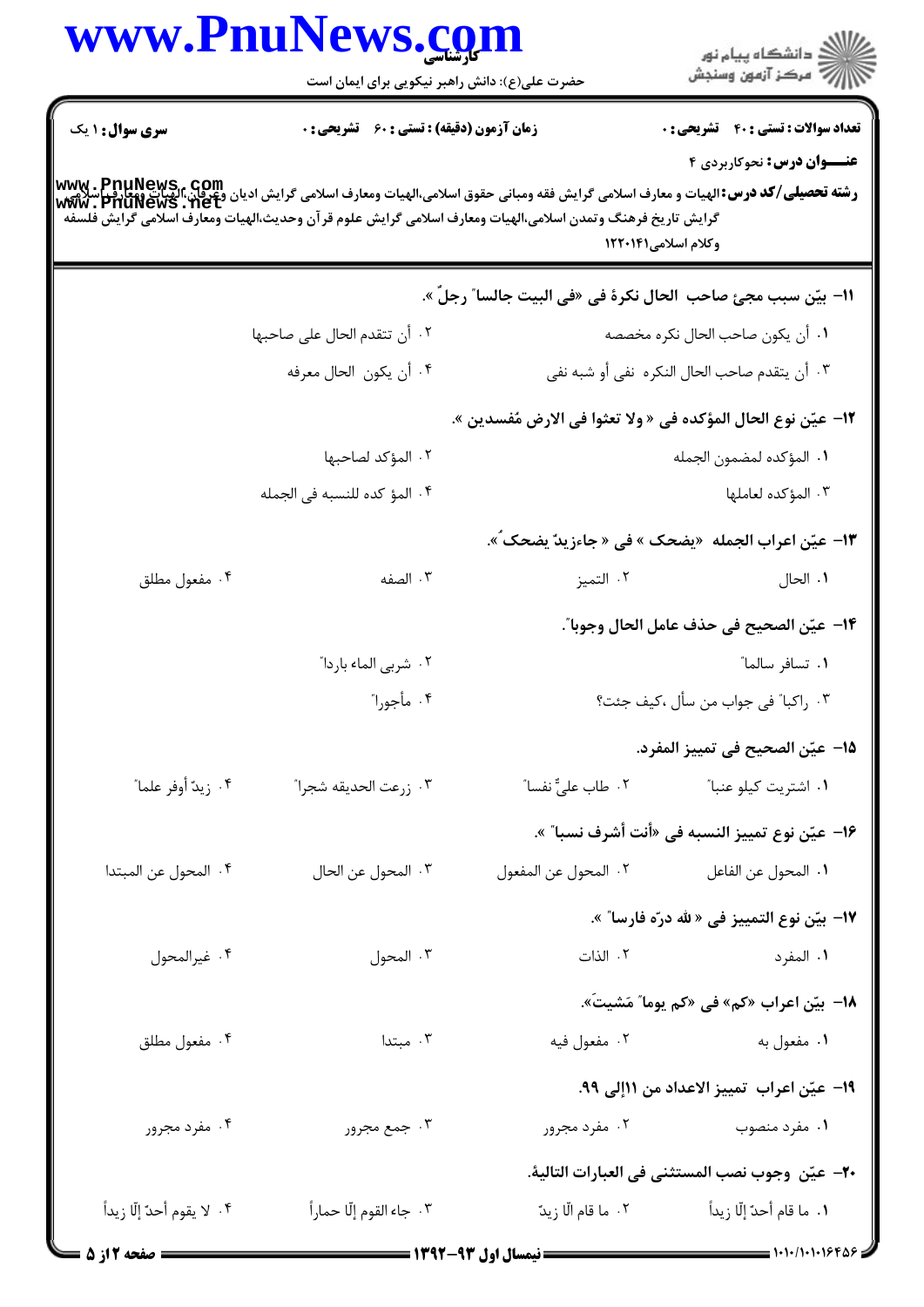|                         | www.PnuNews.com<br>حضرت علی(ع): دانش راهبر نیکویی برای ایمان است                                           |                        | ِ<br>∭ دانشڪاه پيام نور<br>∭ مرڪز آزمون وسنڊش                                                                                                                                                       |
|-------------------------|------------------------------------------------------------------------------------------------------------|------------------------|-----------------------------------------------------------------------------------------------------------------------------------------------------------------------------------------------------|
| <b>سری سوال : ۱ یک</b>  | <b>زمان آزمون (دقیقه) : تستی : 60 ٪ تشریحی : 0</b>                                                         |                        | <b>تعداد سوالات : تستی : 40 - تشریحی : .</b><br><b>عنـــوان درس:</b> نحوکاربردی ۴                                                                                                                   |
|                         | گرايش تاريخ فرهنگ وتمدن اسلامي،الهيات ومعارف اسلامي گرايش علوم قرآن وحديث،الهيات ومعارف اسلامي گرايش فلسفه |                        | www . PnuNews , com<br>و <b>شته تحصیلی/کد درس:</b> الهیات و معارف اسلامی گرایش فقه ومبانی حقوق اسلامی،الهیات ومعارف اسلامی گرایش دیگان،الهیات ومعارف<br> www . PnuNews . net<br>وكلام اسلامى١٢٢٠١۴١ |
|                         |                                                                                                            |                        | 11−  بيّن حكم المستثنى فى « جاء الطلاب ٌ غيرَ زيد  ».                                                                                                                                               |
|                         | ٠٢ يجوز فيه وجهان النصب والجر                                                                              |                        | ٠١ الفتح دائماً                                                                                                                                                                                     |
|                         | ۴ . الجر دائماً على الاضافه                                                                                |                        | ٣. يجوز فيه وجهان النصب والرفع                                                                                                                                                                      |
|                         |                                                                                                            |                        | ٢٢–  بيّن حكم المستثنى في « جاء القوم ما خلا زيد » .                                                                                                                                                |
| ۴. وجوب الجر            | ۰۳ جواز الرفع                                                                                              | ۰۲ جواز النصب          | ٠١. وجوب النصب                                                                                                                                                                                      |
|                         |                                                                                                            |                        | ٢٣– عيّن الخطا في إمتناع جذف حرف النداء في العبارات التاليه.                                                                                                                                        |
|                         | ۰۲ وا حسیناه                                                                                               |                        | ٠١. يا يوسُفُ أعرض عَن هذا                                                                                                                                                                          |
|                         | ۰۴ یا علیّاه                                                                                               |                        | ٠٣ يا للعشب                                                                                                                                                                                         |
|                         |                                                                                                            |                        | ٢۴– عيّن الصحيح في حكم المنادي المفرد المعرفة                                                                                                                                                       |
| ۴. النصب دائماً         | ۰۳ جواز النصب                                                                                              | ۰۲ مبنی علی الضمّ      | ٠١ مبنى على الفتح                                                                                                                                                                                   |
|                         |                                                                                                            |                        | ٢٥– عيّن الخطاء.                                                                                                                                                                                    |
| ۴ . يا وجيهاً عندَ الله | ۰۳ يا عبدالله                                                                                              | ۰۲ يا معموراً دارُهُ   | ٠١. يا طالعاً جبلاً                                                                                                                                                                                 |
|                         |                                                                                                            |                        | ٢۶− عيّن الصحيح في اعراب «النّاس » في الايه الشريفه « يا ايُّها النّاس ُاتَّقوا ربَّكُمُ الّذى خَلَقَكم مِن نفسِ واحده ».                                                                           |
| ۰۴ مبتدا                | ۴.  عطف بیان ل (أيُّ )                                                                                     |                        | ٢. فاعل<br>۰۱ منادی                                                                                                                                                                                 |
|                         |                                                                                                            |                        | <mark>٣٧</mark> – عيّن الصحيح في « حركه لام المستغاث ».                                                                                                                                             |
|                         | ٠٢ المستغاث مجرور بلام مكسورة                                                                              |                        | ٠١ المستغاث مجرورٌ بلامٍ مفتوحه                                                                                                                                                                     |
|                         | ۴. المستغاث مجرورٌ بلام ساكنهٔ                                                                             |                        | ٣. المستغاث مجرور بلام مضمومهٔ                                                                                                                                                                      |
|                         |                                                                                                            |                        | 1 <b>٨− عيّن الصحيح عن حكم المشغول عنه (زيد )</b> في « هلّا زيد قابلته » .                                                                                                                          |
| ۰۴ وجوب النصب           |                                                                                                            |                        |                                                                                                                                                                                                     |
|                         |                                                                                                            |                        | ۲۹- در کدام گزینه مرفوع بودن مشغول عنه اختیاری و جائز است؟                                                                                                                                          |
| ۰۴ زیدٌ کم نصحتُهُ      | ۰۳ زيد ٌهلّا أكرمته                                                                                        |                        |                                                                                                                                                                                                     |
|                         |                                                                                                            |                        | ٣٠— عيّن الصحيح للفراغ _ إنرأيته فاضربه.                                                                                                                                                            |
| ۰۴ جواز الرفع(زيدّ)     | ۰۳ وجوب الرفع (زيدّ)                                                                                       | ۰۲ جواز النصب (زيداً ) | ١. وجوب النصب (زيداً)                                                                                                                                                                               |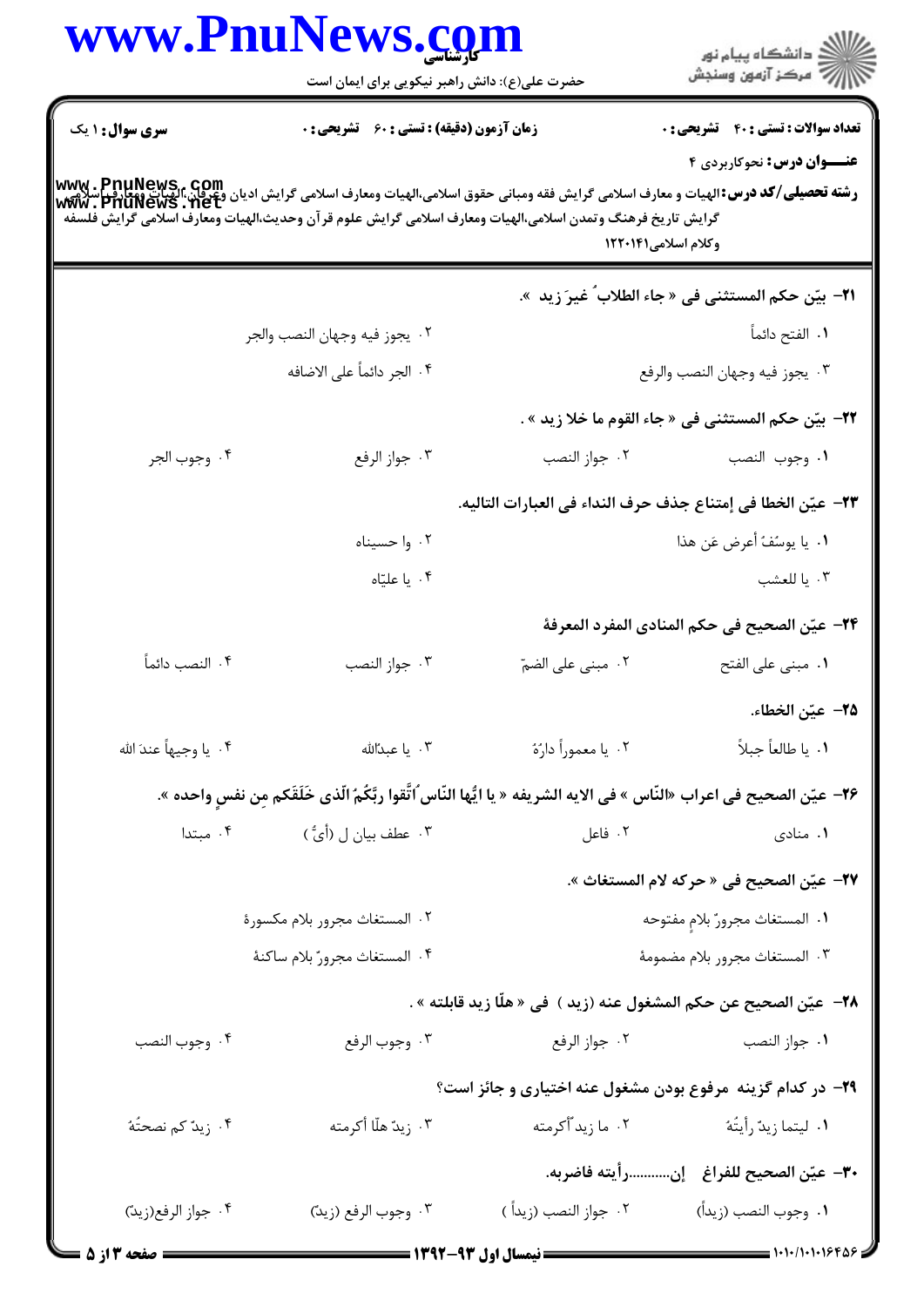| www.PnuNews.com                                    |                                                                                                            | ڪ دانشڪاه پيا <sub>م</sub> نور<br>ر <i>7</i> مرڪز آزمون وسنڊش                                                                                                                            |
|----------------------------------------------------|------------------------------------------------------------------------------------------------------------|------------------------------------------------------------------------------------------------------------------------------------------------------------------------------------------|
| حضرت علی(ع): دانش راهبر نیکویی برای ایمان است      |                                                                                                            |                                                                                                                                                                                          |
| <b>زمان آزمون (دقیقه) : تستی : 60 ٪ تشریحی : 0</b> |                                                                                                            | <b>تعداد سوالات : تستی : 40 ٪ تشریحی : 0</b>                                                                                                                                             |
|                                                    |                                                                                                            | <b>عنـــوان درس:</b> نحوکاربردی ۴                                                                                                                                                        |
|                                                    | گرايش تاريخ فرهنگ وتمدن اسلامى،الهيات ومعارف اسلامى گرايش علوم قرآن وحديث،الهيات ومعارف اسلامى گرايش فلسفه | <b>www . PnuNews , com</b><br><b>رشته تحصیلی/کد درس:</b> الهیات و معارف اسلامی گرایش فقه ومبانی حقوق اسلامی،الهیات ومعارف اسلامی گرایش ادیان وعرفان،الهیات ویعارف<br>Www . PnuNewS . net |
|                                                    |                                                                                                            | وكلام اسلامى١٢٢٠١۴١                                                                                                                                                                      |
|                                                    |                                                                                                            | ٣١– عيّن الصحيح في اعراب مشغول عنه في الجملة التالية: « زِيدٌ ضَرَبَتُهُ ».                                                                                                              |
| ۰۳ وجوب النصب                                      | ٠٢ رجحان الرفع                                                                                             | ٠١. رجحان النصب                                                                                                                                                                          |
|                                                    |                                                                                                            | ٣٢– عيّن الخطاء في التنازع .                                                                                                                                                             |
| ۰۳ أكرمتُ فَسُرّا أخويك                            | ٢. قام وفعدا أخواك                                                                                         | ٠١. أكرمتهما فَسُرَّ أخواك                                                                                                                                                               |
|                                                    |                                                                                                            | ٣٣– عيّن الخطا في التنازع.                                                                                                                                                               |
| ۰۲ مررت به ومرّبي أخوک                             |                                                                                                            | ۰۱ مررت ومرّ بي أخوک                                                                                                                                                                     |
| ۴. أكرمتُ فسُرَّ أخواك                             |                                                                                                            | ۰۳ اجتهدا فاكرمتُ أخويك                                                                                                                                                                  |
|                                                    |                                                                                                            | ٣۴– عيّن المتنازع عليه في « ذهب وعاد زيدٌ ».                                                                                                                                             |
| ۰۳ ضمیر مستتر فی عاد                               | ۰۲ عاد                                                                                                     | ۰۱ ذهب                                                                                                                                                                                   |
|                                                    |                                                                                                            | <b>٣۵</b> – عيّن اعراب «أخوين » في «أظنُّ ويظناني محمداً وعلياً أخوين ».                                                                                                                 |
| ۰۲ مفعول به اوّل لفعل «أظن»                        |                                                                                                            | ٠١ المتنازع عليه                                                                                                                                                                         |
| ۰۴ مفعول ل فعل (يظناني )                           | ۰۳ مفعول به ثان ٍ لفعل «أظن»                                                                               |                                                                                                                                                                                          |
|                                                    |                                                                                                            | ٣۶— عيّن الصحيح في اعراب جمله « ينفع الصادقين صدقهم » في «هذا يوم ٌ ينفع الصادقين صدقهم » .                                                                                              |
| ٢. في محلّ جر مضاف اليه ل(يوم)                     |                                                                                                            | ٠١ في محلّ نصب مفعول                                                                                                                                                                     |
| ۰۴ فی محل نصب حال ل( یوم)                          | ۰۳ في محلّ رفع صفه ل (يوم)                                                                                 |                                                                                                                                                                                          |
|                                                    |                                                                                                            | ٣٧- عيّن الجمله التي لا محل لها من الاعراب.                                                                                                                                              |
| ٠٣ اصبر فانّ الصبرَ جميلٌ                          | ۰۲ قال إنّي عبدالله                                                                                        | ٠١. الظلم مرتَعُهُ وخيمٌ                                                                                                                                                                 |
|                                                    |                                                                                                            | ٣٨-  عيّن نوع الجمله « لو تعلمون » في الايه الشريفه « وإنَّهُ لَقَسمٌ  لوتعلمون  عظيم .                                                                                                  |
| ٠٣ جمله الاستئنافيه                                | ٢. الجمله الاعتراضيه                                                                                       | ٠١. الجمله المفسره                                                                                                                                                                       |
|                                                    |                                                                                                            | ٣٩- عيّن اعراب الصحيح جمله:( ردّت إلينا) في الايه الشريفه« هذه بضعتنا رُدّت إلينا ».                                                                                                     |
| ٠٢ في محلّ رفع صفة ل(بضاعتنا)                      |                                                                                                            | ٠١ فى محلّ نصب جملهٌ حاليه ل(بضاعتنا)                                                                                                                                                    |
| ۰۴ في محلّ نصب صفه ل (بضاعتنا )                    |                                                                                                            | ٠٣ في محل جرّ مضاف إليه ل(بضاعتنا)                                                                                                                                                       |